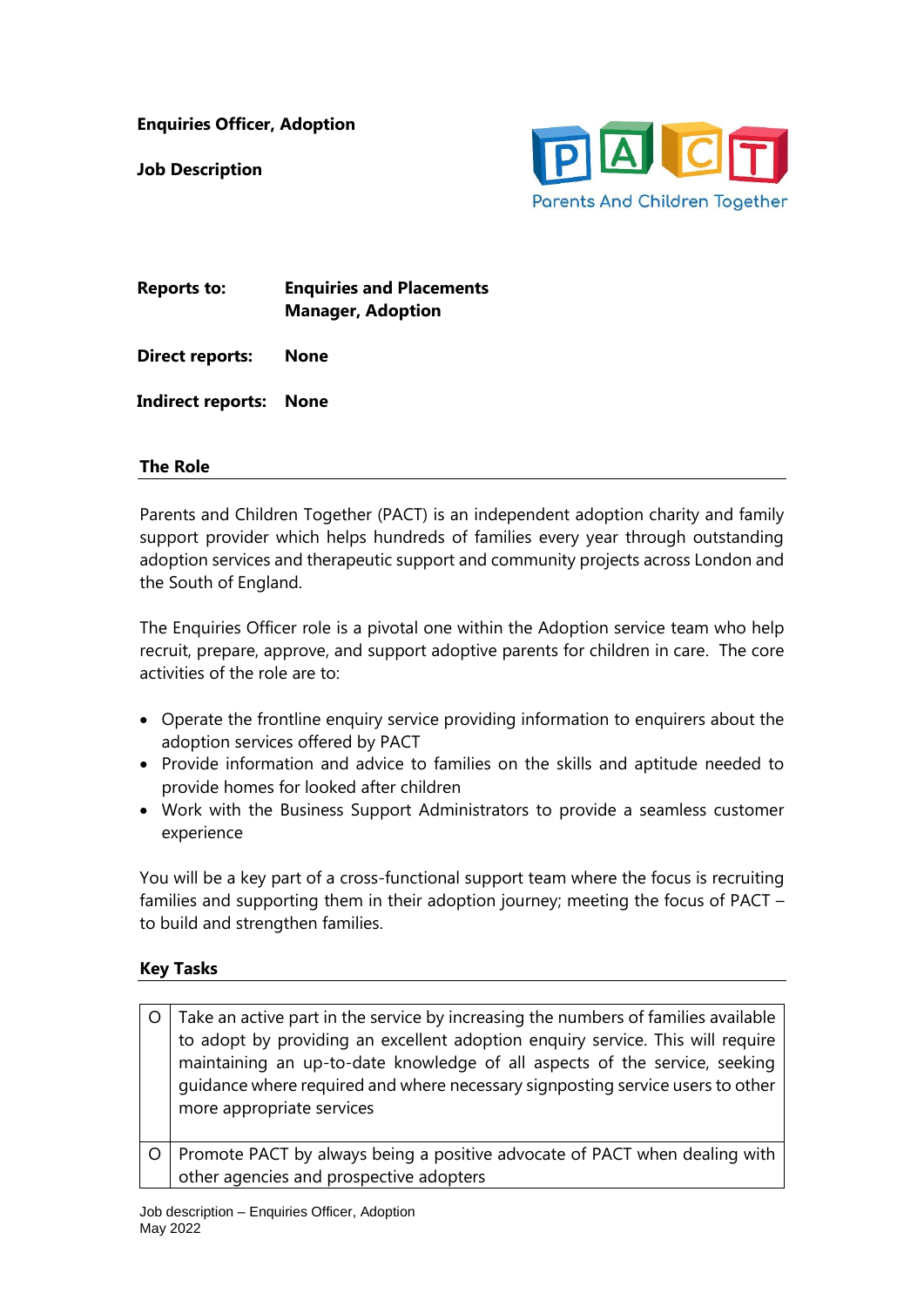| O | Assist in meeting recruitment targets and key performance indicators with<br>regards to number of placements made                                                                                                               |
|---|---------------------------------------------------------------------------------------------------------------------------------------------------------------------------------------------------------------------------------|
| O | Promote the adoption work of the agency by raising local awareness through<br>networking opportunities, including working closely with partner agencies and<br>local authorities (for example, by attending information events) |
| O | Ensure that database records (CHARMS) are kept up to date in line with PACT's<br>business processes and reporting requirements                                                                                                  |
|   | <b>Other</b>                                                                                                                                                                                                                    |
| O | Safeguard and protect vulnerable adults and children in accordance with<br>PACT's Policies and Procedures at all times                                                                                                          |
| O | Undertake any other duties deemed commensurate with this post as directed<br>by the line manager                                                                                                                                |
| O | Take responsibility for and be committed to personal and professional<br>development and keep up to date with law, regulation, guidance, standards,<br>Government policy and research relating to all aspects of the work       |

## **Person specification**

|   | <b>Essential Attributes</b>                                                                                                                                                                                                              |  |
|---|------------------------------------------------------------------------------------------------------------------------------------------------------------------------------------------------------------------------------------------|--|
| O | Previous experience of working in a customer service role (Fundraising, sales,<br>marketing or similar)                                                                                                                                  |  |
| O | Delivers excellent customer service as part of a team                                                                                                                                                                                    |  |
| O | Demonstrates effective listening skills to develop knowledge and understanding<br>of enquirers                                                                                                                                           |  |
| O | Can collate and record accurate and timely database information and can<br>extract and examine information, using data to identify and present key points                                                                                |  |
| O | Is organised and proficient at working to deadlines. Can plan and prioritise<br>efficiently managing conflicting demands; whilst remaining positive and<br>adaptable either working independently or collaboratively within a small team |  |
| O | Good interpersonal skills with the ability to listen and communicate effectively.<br>Fluent in written and spoken English                                                                                                                |  |